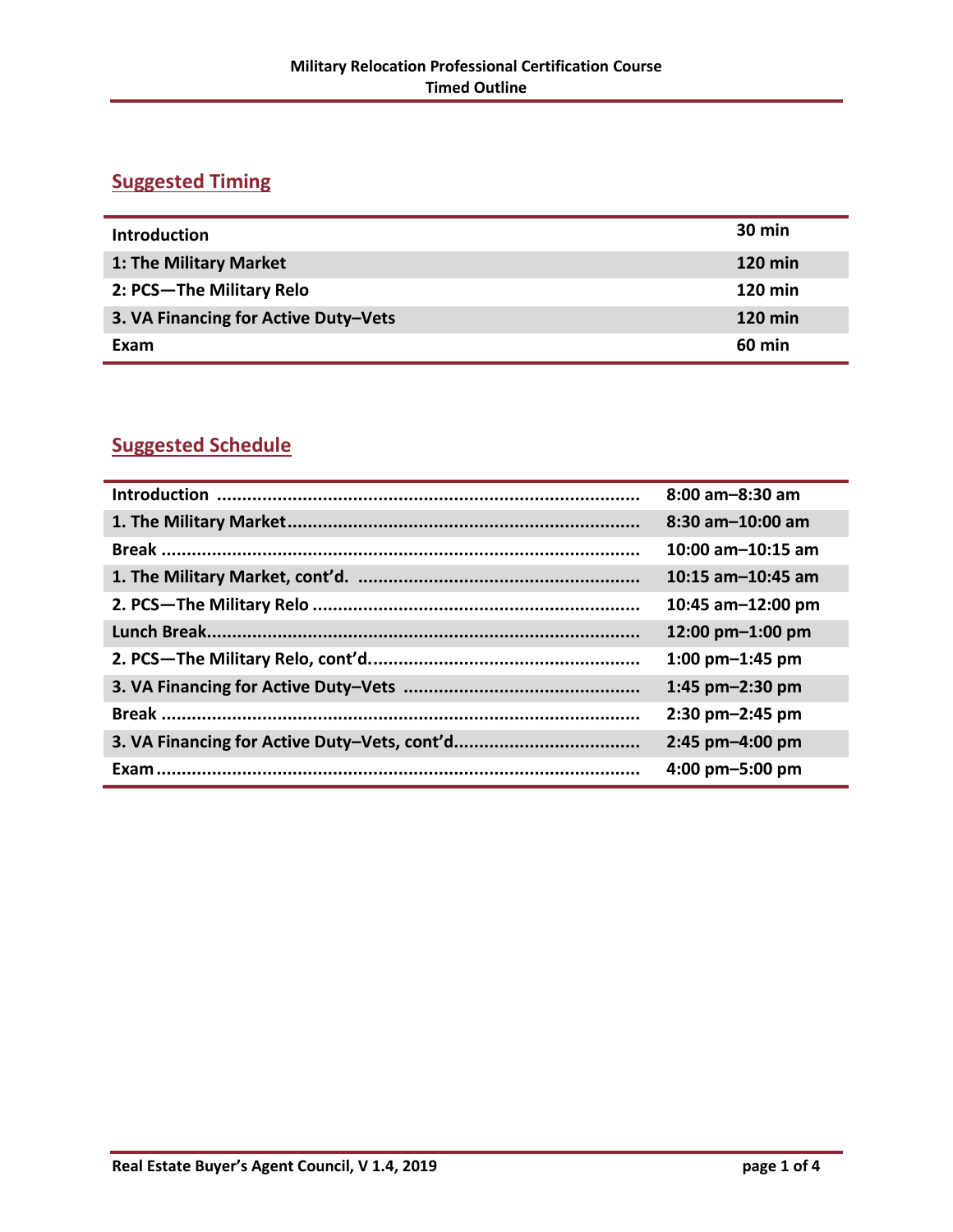| <b>Introduction</b> |                  |
|---------------------|------------------|
|                     |                  |
|                     | 5 min            |
|                     |                  |
|                     | $15 \text{ min}$ |
| Total               | $30 \text{ min}$ |

| 1. The Military Market                                                            |                  |
|-----------------------------------------------------------------------------------|------------------|
|                                                                                   | 10 min           |
| Profile of Military Families, Military Retirees, Four Important Acronyms          | 5 min            |
|                                                                                   | 5 min            |
| Housing for Military Families, Military Housing Private Initiative (MHPI), Living | 5 min            |
|                                                                                   | 20 min           |
|                                                                                   | $10 \text{ min}$ |
|                                                                                   | 5 min            |
|                                                                                   | $15 \text{ min}$ |
|                                                                                   | 5 min            |
|                                                                                   | 5 min            |
|                                                                                   | 15 min           |
|                                                                                   | 10 min           |
|                                                                                   | 10 min           |
| Total                                                                             | <b>120 min</b>   |

| 2. PCS-The Military Relo |       |
|--------------------------|-------|
|                          | 5 min |
|                          | 5 min |
|                          | 5 min |
|                          | 5 min |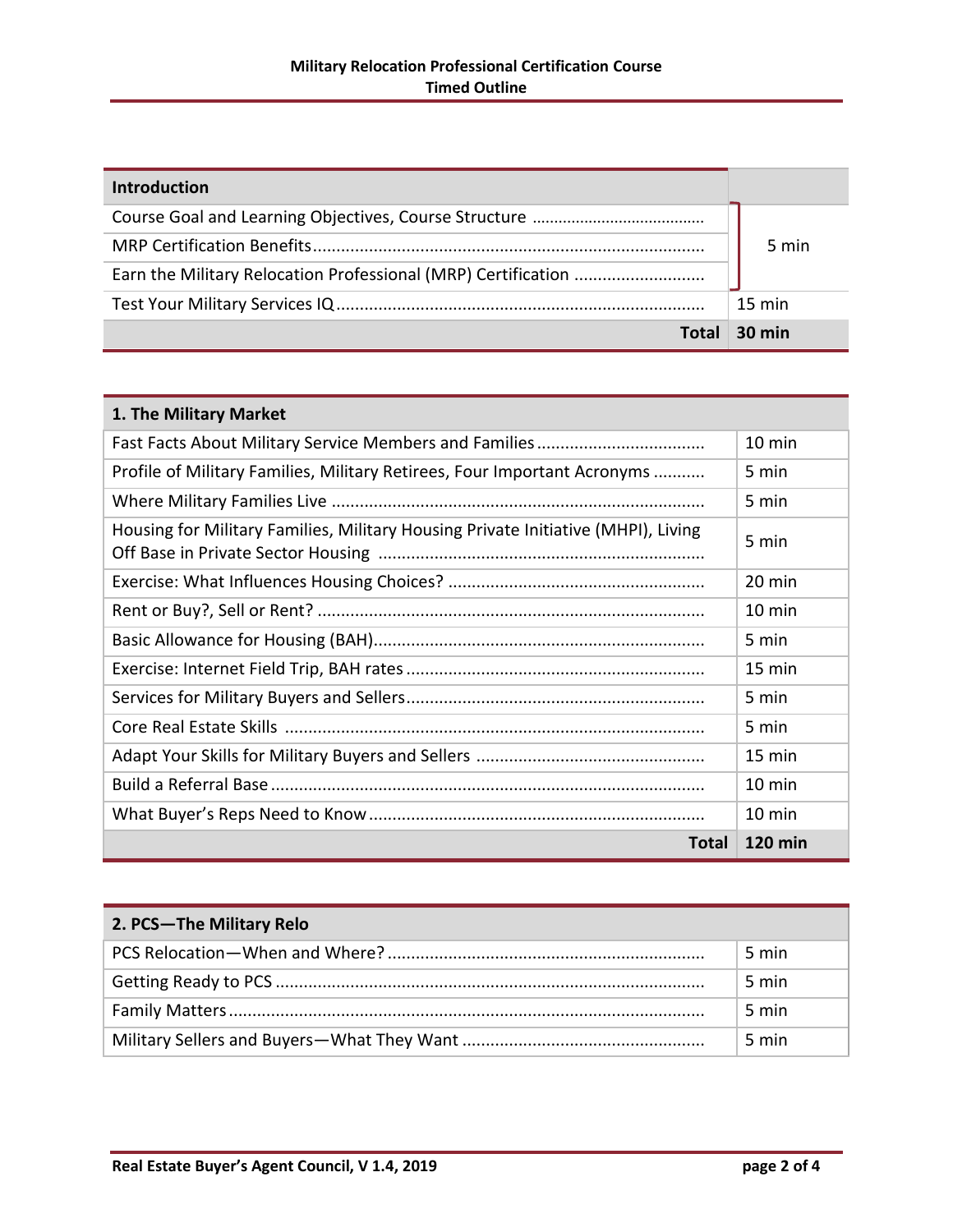|                                                            | 5 min          |
|------------------------------------------------------------|----------------|
|                                                            | 5 min          |
| Realtors Property Resource® Reports Answer 5 Big Questions | 2 min          |
|                                                            | 5 min          |
|                                                            | 5 min          |
|                                                            | 5 min          |
|                                                            | 5 min          |
|                                                            | 5 min          |
|                                                            | 3 min          |
|                                                            | 5 min          |
|                                                            | 5 min          |
|                                                            | 5 min          |
|                                                            | 10 min         |
|                                                            | 5 min          |
|                                                            | 30 min         |
| <b>Total</b>                                               | <b>120 min</b> |

## **3. VA Financing for Active Duty–Vets**

| VA Home Loans-Some Misperceptions                                                                           | 5 min            |
|-------------------------------------------------------------------------------------------------------------|------------------|
| Benefits of VA Home Loans                                                                                   | $10 \text{ min}$ |
| Steps in the VA Home Loan Process                                                                           | 5 min            |
| Determine Eligibility                                                                                       | 5 min            |
| Determine Entitlement: Certificate of Eligibility, Does Bankruptcy or Foreclosure<br>Disqualify a Borrower? | 10 min           |
| Find the Right Home, Condominiums Must be VA Approved                                                       | 5 min            |
| Apply for the Loan                                                                                          | 5 min            |
| What Does the VA Guarantee?                                                                                 | 10 min           |
| Internet Field Trip: VA County Loan Limits                                                                  | 10 min           |
| Request the Appraisal, Valuation Too Low?                                                                   | 5 min            |
| Notice of Value, What If the Property Needs Repairs?                                                        | 5 min            |